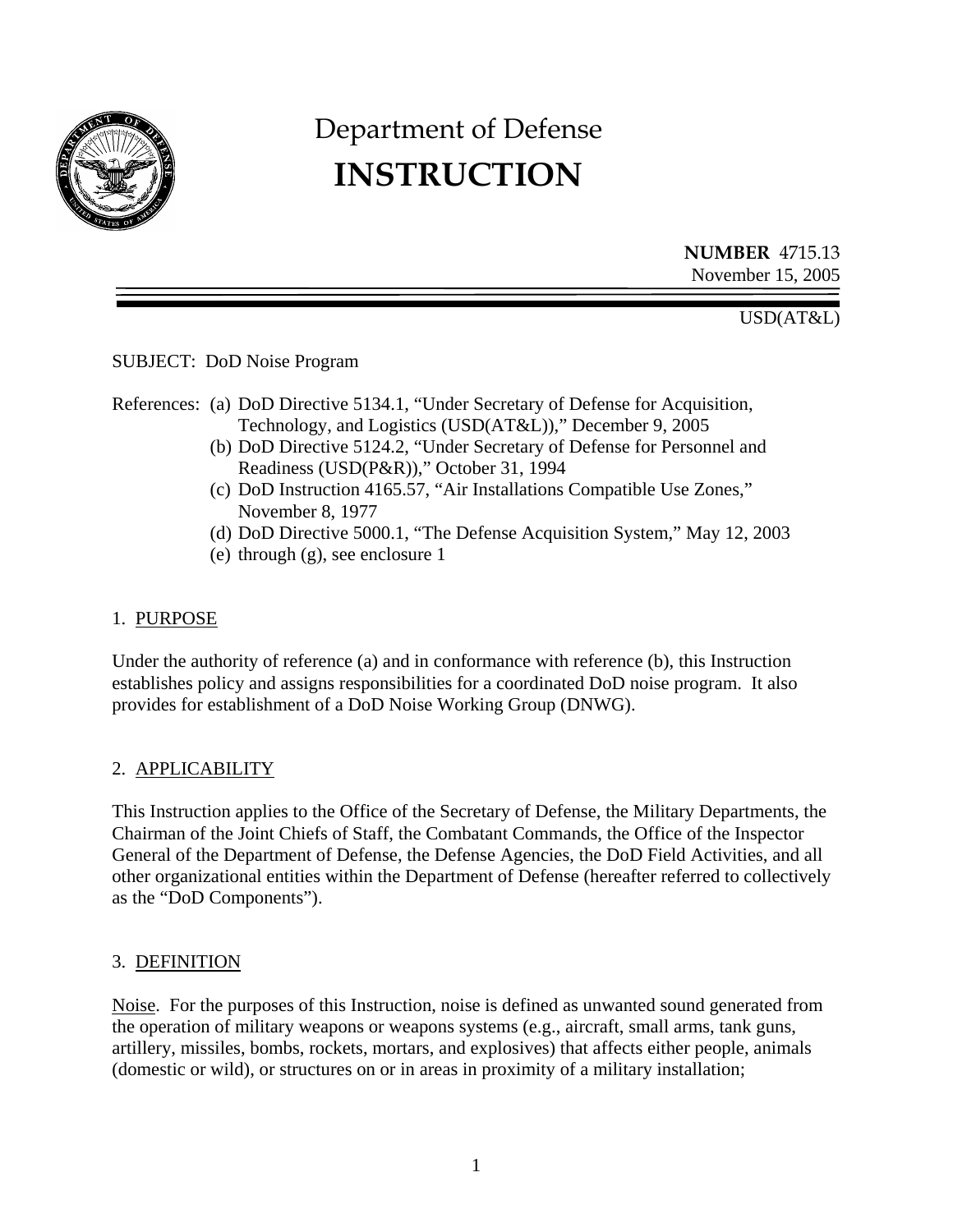occupational noise exposure and underwater sound associated with ship testing and training activities are specifically excluded from this definition.

## 4. POLICY

The DoD noise program shall:

4.1. Reduce adverse effects from the noise associated with military test and training operations consistent with maintaining military readiness.

4.2. Consider the adverse effects of noise from military weapons or weapons systems on the ability to test, train, and operate weapons systems during the development of Initial Capabilities Documents, Capability Development Documents, Capability Production Documents and Capstone Requirements Documents and throughout the Joint Capabilities Integration and Development System and associated acquisition processes.

4.3. Integrate, without degrading mission capabilities, noise management techniques and principles into installation, operational range, and operating area plans and programs and incorporate into Air Installation Compatible Use Zone and Joint Land Use Study program efforts (reference (c) and DoD Instruction 3030.3 (reference (g)).

4.4. Promote scientific research and the use of sound scientific methods and validated noise data as the basis for and the establishment of noise program guidance.

4.5. Promote the development of initiatives to educate and train DoD military, civilian and contractor personnel, and the public on noise issues.

4.6. Leverage resources to the maximum extent possible by ensuring the coordination of DoD noise program initiatives among the Department of Defense and other Federal Agencies.

4.7. Promote outreach with entities affected by noise generated from the operation of military weapons and weapons systems.

#### 5. RESPONSIBILITIES

5.1. The Under Secretary of Defense for Acquisition, Technology, and Logistics (USD(AT&L)) shall:

5.1.1. Provide policy, guidance, oversight, and representation for the DoD noise program.

5.1.2. Establish noise policy and guidance that fully addresses military readiness considerations and ensures noise impacts are considered in the development, acquisition, and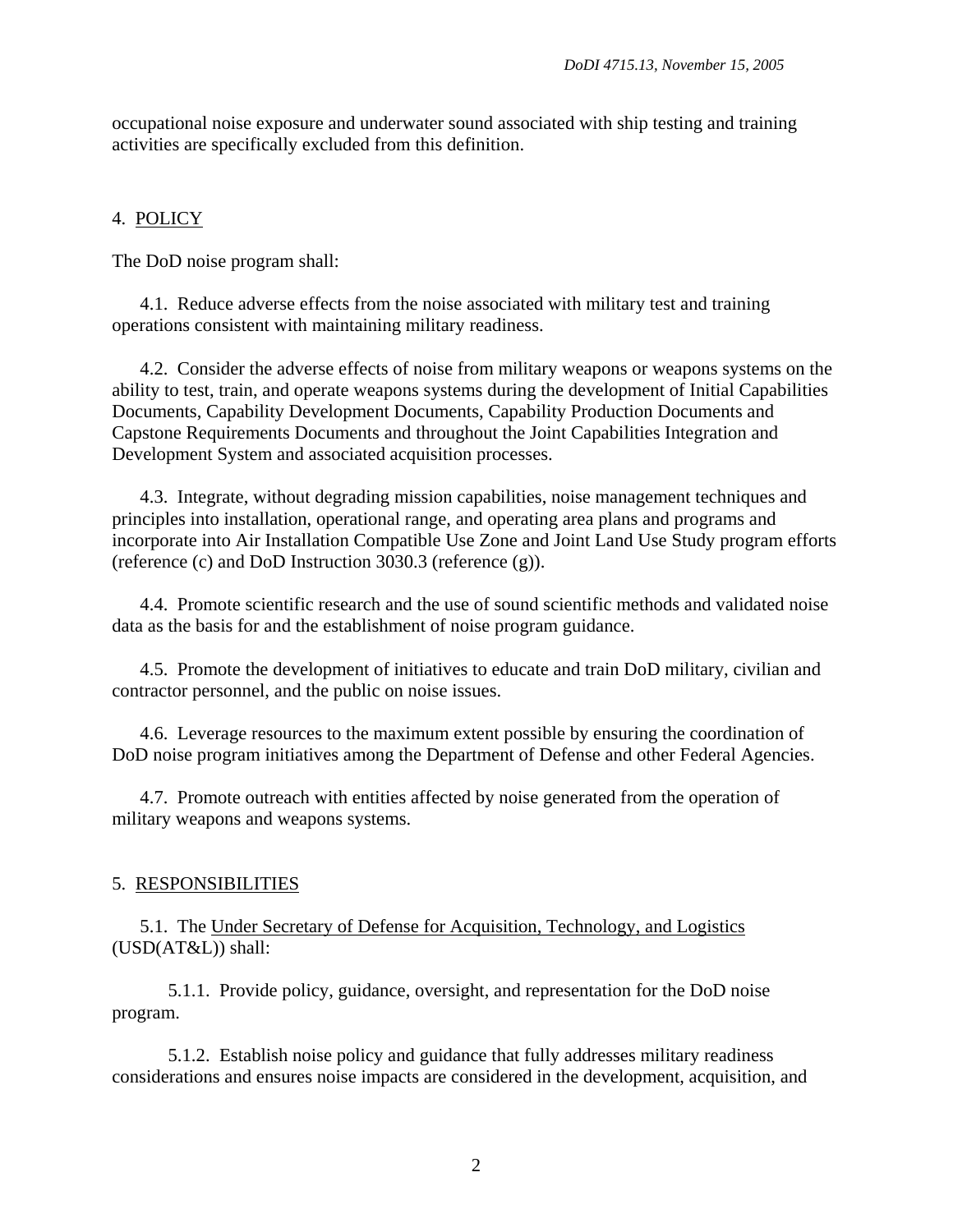fielding of weapons and weapons systems, in coordination with the Under Secretary of Defense for Personnel and Readiness and the Director of Operational Test and Evaluation.

5.1.3. Review USD(AT&L) DoD Directives 4165.57 and 5000.1 (references (c) and (d)) and DoD Instruction 4715.9 (reference (e)), and supporting references for consistency, revision, and elimination of duplicative requirements.

5.2. The Deputy Under Secretary of Defense for Installations and Environment (DUSD(I&E)), under the USD(AT&L), shall:

5.2.1. Develop and promulgate goals and objectives for the DoD noise program and establish metrics to evaluate progress toward meeting those goals and objectives.

5.2.2. Develop DoD noise program guidance and establish requirements and priorities for use in DoD Component planning, programming, and budgeting, in consultation with the DoD Components.

5.2.3. Consult with the Military Departments on their various installation compatible land use and noise management programs through the DNWG and the Range Sustainment Working Integrated Product Team process.

5.2.4. Establish, support, and provide guidance to a DNWG that includes representatives from the Military Departments. The DNWG shall:

5.2.4.1. Evaluate and advise the DUSD(I&E) and the DoD Components on noiserelated issues that have a bearing on the Department of Defense's ability to carry out its assigned mission requirements.

5.2.4.2. Coordinate and provide recommendations on technical and policy issues concerning noise associated with military testing and training activities and the impacts of such noise.

5.2.4.3. Represent DUSD(I&E) at meetings of the Federal Interagency Committee on Aviation Noise and maintain liaison with other Federal and State Agencies, nongovernmental organizations, professional organizations, educational institutions, and industries having similar interests or responsibilities.

5.3 The Under Secretary of Defense for Personnel and Readiness shall:

5.3.1. Coordinate on all policy and guidance issued by the USD(AT&L) regarding the DoD noise program to ensure the policy and guidance fully address military readiness considerations.

5.3.2. Review DoD Directive 3200.15 (reference (f)) and supporting issuances for consistency, revision, and elimination of duplicative requirements.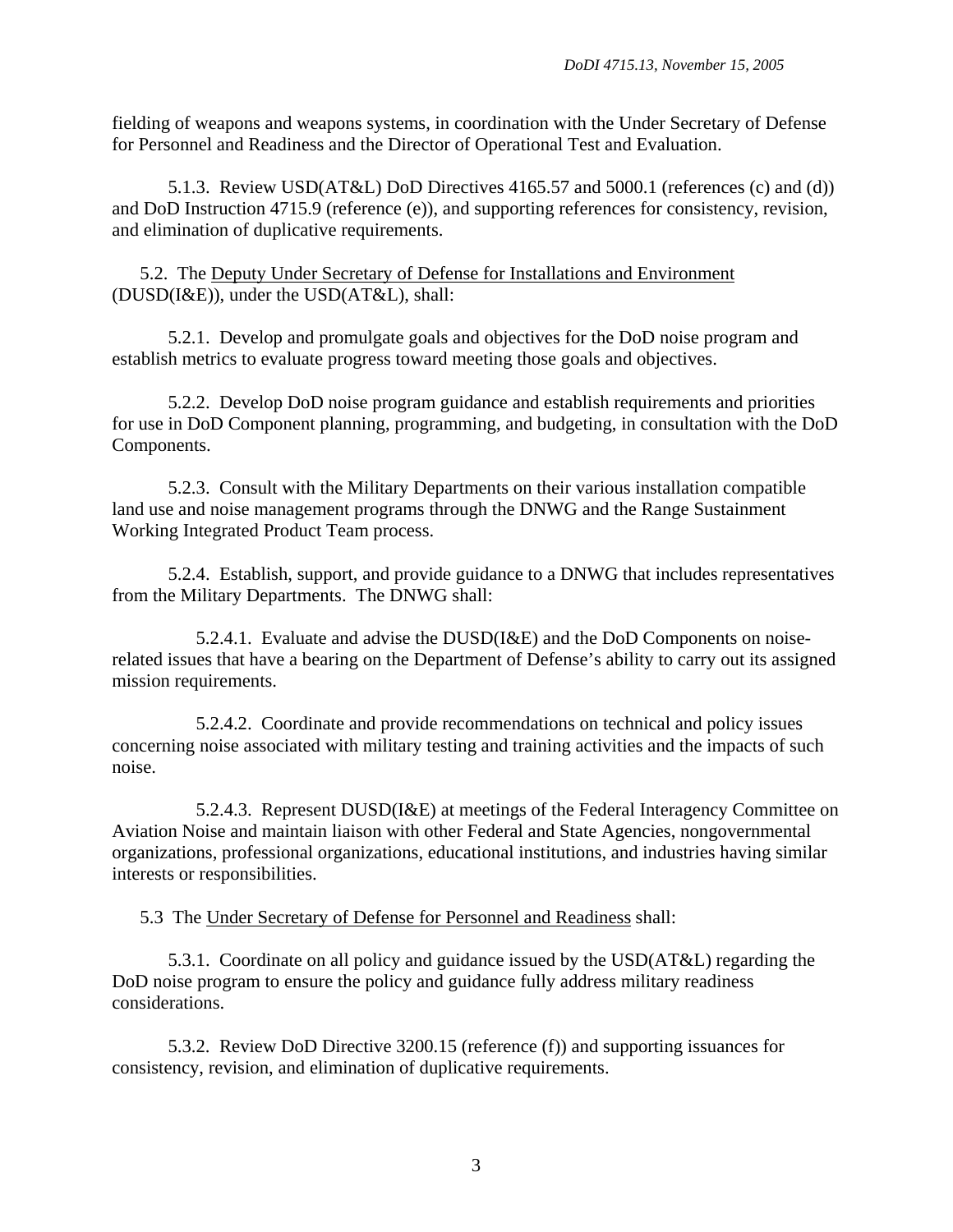5.4 The Director of Operational Test and Evaluation shall coordinate on all policy and guidance issued by USD(AT&L) regarding the DoD noise program to ensure the policy and guidance fully consider impacts on testing and evaluation and the operations of the Major Range and Test Facility Base within the Department.

5.5. The Heads of the DoD Components shall:

5.5.1. Provide management support, resources, and professionally qualified staff sufficient to ensure effective implementation of the DoD noise program at all organizational levels.

5.5.2. Provide representatives to the DNWG.

5.5.3. Analyze current and future test and training needs to support effective planning, programming, budgeting, and execution of DoD noise program requirements.

5.6. The Chairman of the Joint Chiefs of Staff shall ensure the impacts of noise emissions on the ability to train and operate are considered during the Joint Capabilities Integration and Development System process.

#### 6. EFFECTIVE DATE

This Instruction is effective immediately.

NOV 1 5 2005 v of Defense For Acquisition, Technology, and Logistics

Enclosures - 1 E1. References, continued